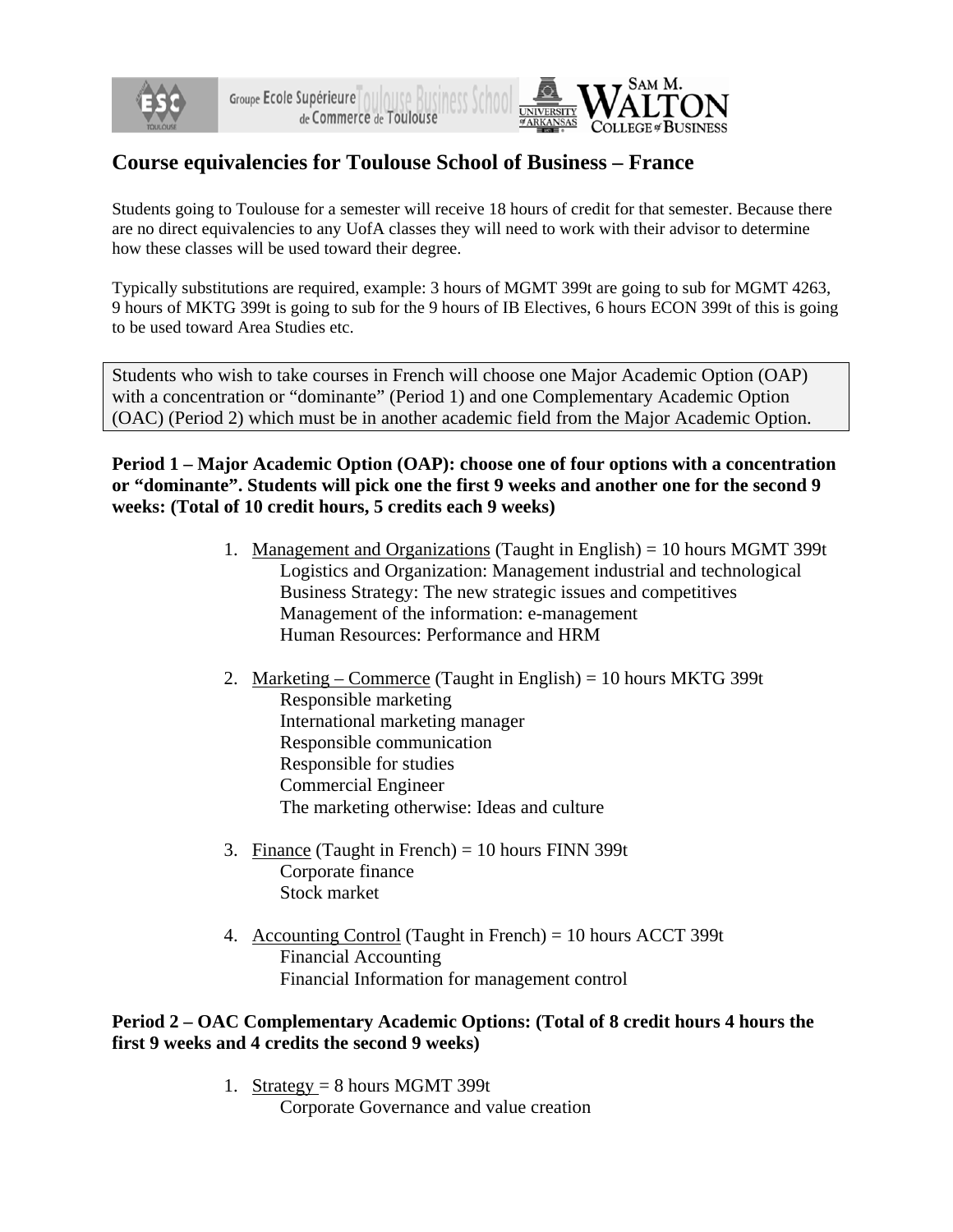Entrepreneurship Management of strategic changes

2. Logistics and Organization  $= 8$  hours TLOG 399t Technology and management Organization, logistics, and purchase Opening toward science and technology

#### 3. Human Resources = 8 hours MGMT 399t

Corporate social responsibility (50% English course) Personnel Management and business development Management, conflict and negotiation Human Sciences as applied to the enterprise Global and strategic human resources management (English course) Global leadership : how to become a pilot of change (English Course)

- 4. Information Management = 8 hours ISYS 399t Advanced Informatics applied to the management Quantitative Methods and VBA applications Internet, Management and E-commerce E-Management
- 5. Right of Enterprises = 8 hours MGMT 399t The management of the company in trouble Business Contracts of the European Union The management of risk by the contract Economic Fraud and criminal law of business
- 6. Marketing Sales = 8 hours MKTG 399t Marketing Alternative Practices of marketing
- 7. Economy/Finance = 8 hours FINN 399t Finance Advanced Finance Program
- 8. Accounting  $= 8$  hours ACCT 399t Control and Performance Accounting Expertise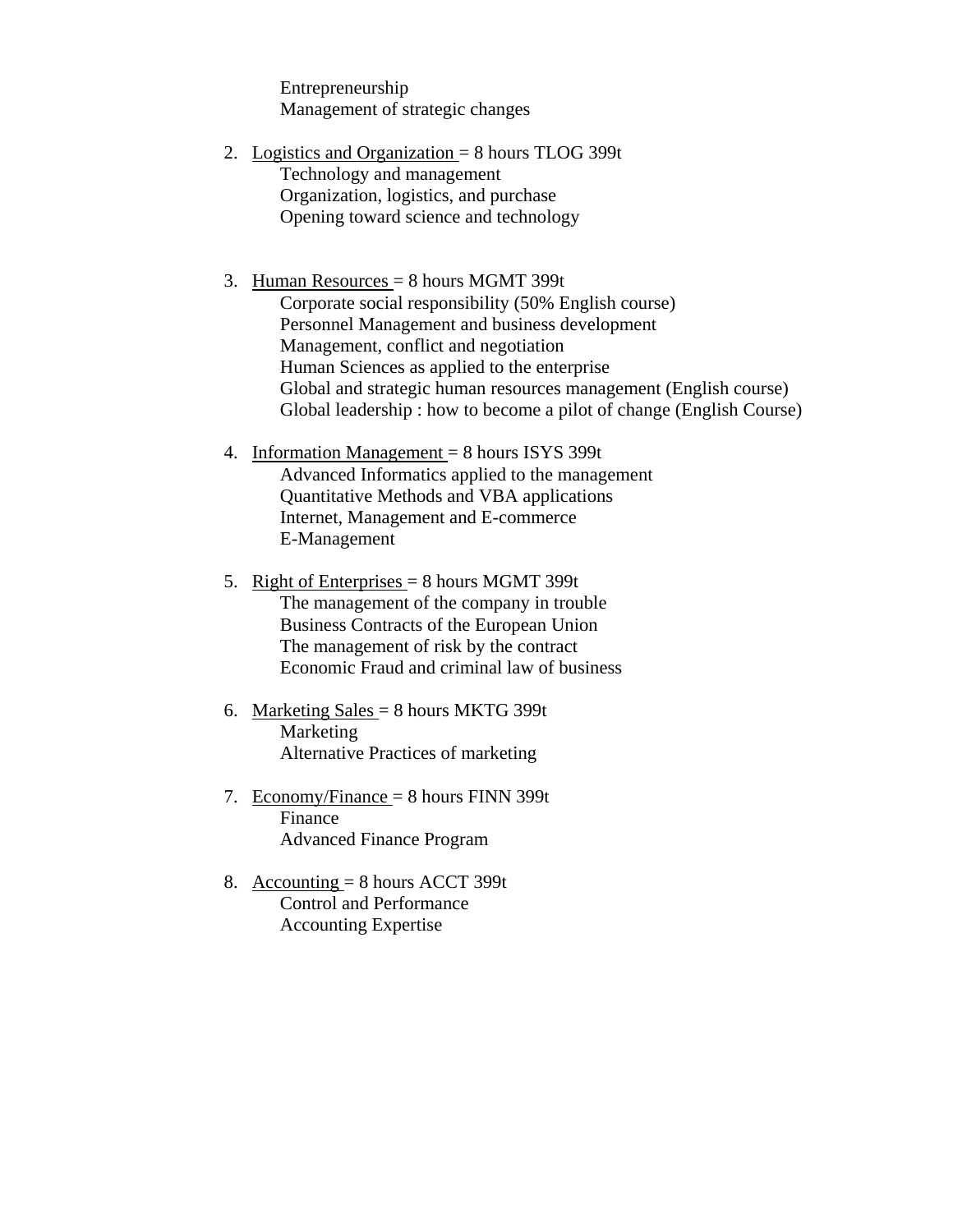## **Course equivalencies for Toulouse School of Business – France**

Students who wish to take courses in English must choose the Major Academic Option (OAP): International Management Option Period 1 (10 hours credit) and then the Complementary Academic Options (OAC) Period 2 (8 credits)

## **Period 1 – Major Academic Option (OAP): International Management Option (Total of 10 credit hours, 5 credits each 9 weeks)**

• International Management Option = 10 hours MGMT 399t Supply Chain Management International Accounting for the International Manager Crisis Economics Valuation in Emerging Markets Social Influence strategies Innovation and Entrepreneurship International Labour standards International business Information Technology

**Period 2 – OAC Complementary Academic Options: (Total of 8 credit hours 4 hours the first 9 weeks and 4 credits the second 9 weeks)** These include courses in English or other languages which are clearly marked as such.

.

- 1. Strategy =  $8$  hours MGMT 399t Corporate Governance and value creation (French) Entrepreneurship (English) Management of strategic changes (French)
- 2. Logistics and Organization  $= 8$  hours TLOG 399t Technology and management (French) Organization, logistics, and purchase (French) Opening toward science and technology (French)
- 3. Human Resources = 8 hours MGMT 399t Corporate social responsibility (50% English course) Personnel Management and business development (French) Management, conflict and negotiation (French) Human Sciences as applied to the enterprise (French) Global and strategic human resources management (English course) Global leadership : how to become a pilot of change (English Course)
- 4. Information Management = 8 hours ISYS 399t Advanced Informatics applied to the management (French) Quantitative Methods and VBA applications (French) Internet, Management and E-commerce (French) E-Management (French)